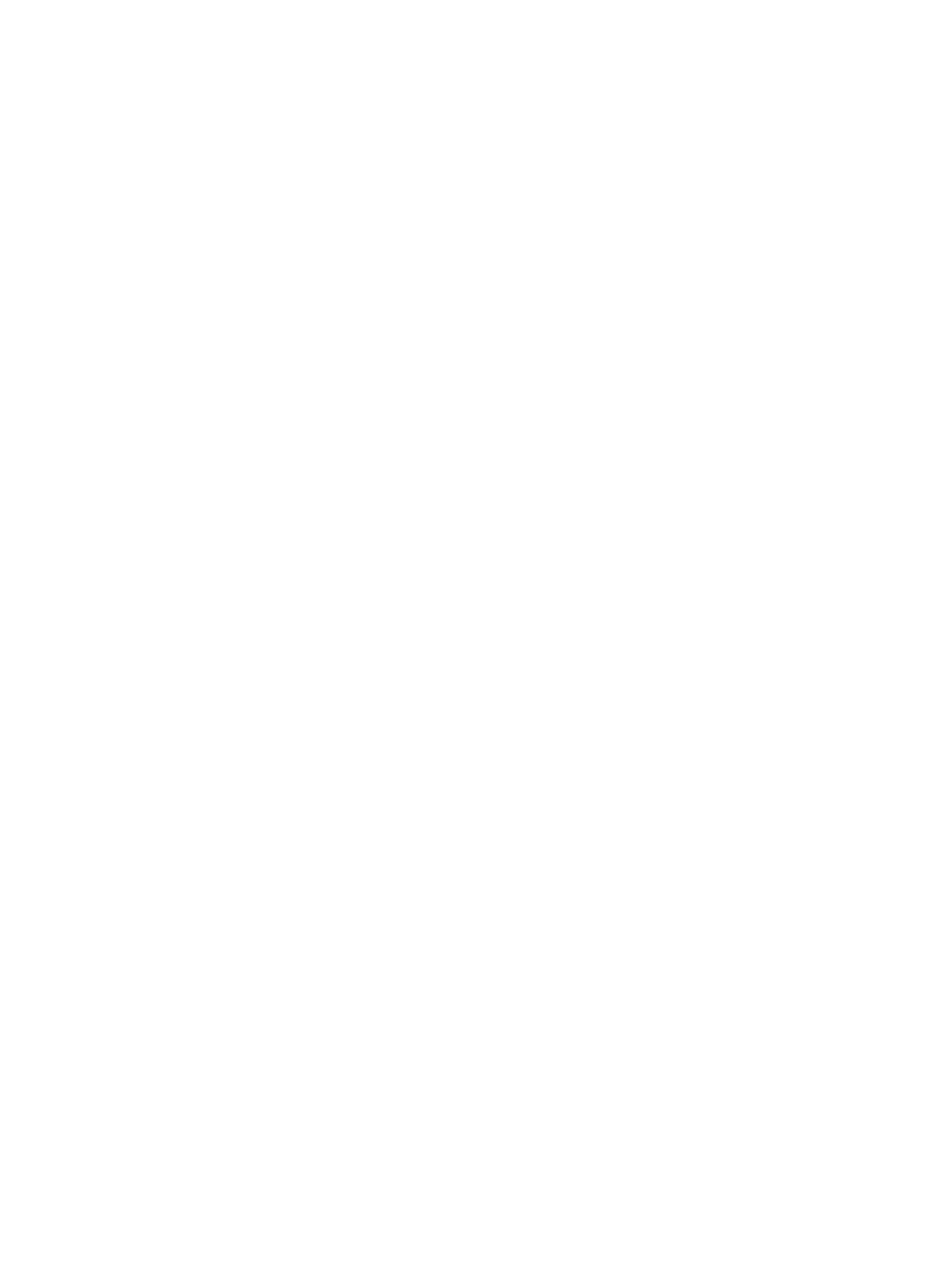### ❶ **Multiple Choice: Choose the correct word from the parentheses.**

- **1.** Erica often (A bully B bullies) her little sister when their parents are not around.
- **2.** The ( A astronaut B attorney) hopes he gets chosen for the mission to go to the moon.
- **3.** Professor Wallace has been studying the primitive tools used by ( A analyst B aboriginal) tribes that settled in Canada thousands of years ago.
- **4.** After a cow is (A butchered B butcher), the meat is packaged for shipment to the market.
- **5.** ( $\overline{A}$  Adolescent  $\overline{B}$  Adolescence) can be a difficult time for students with disabilities.

### ❷ **True or False**

- **T F 1.** A bachelor is someone who is married but has no children.
- **T F 2.** You are unlikely to find barbarians at fine restaurants or the opera.
- **T F 3.** Seth is an apprentice to a mapmaker, meaning he is still learning the trade.
- **T F 4.** Navi's TV is broken; she should take it to a cashier for repair.
- **T F 5.** Ting is 22 years old. She is no longer an adolescent.

### ❸ **Vocabulary: Fill in the blanks using the words shown below. Make changes to the words as needed.**

| astronomer | caretaker | activist | attendant | casualties |
|------------|-----------|----------|-----------|------------|
|            |           |          |           |            |

- **1.** Nelson Mandela is a well-known **Warehouse** who has fought against racism in South Africa and around the world.
- **2.** The mayor was among the *maching the manimum from the tornado*, which tore through the town last night.
- **3.** Ancient  *mush an exerceed that Earth was at the center of the universe and that all the* stars and planets revolved around it.
- **4.** Ralph works as an *..............................***...** at the car wash, where he meets and greets customers.
- **5.** The *macumandom comes each day to give Mrs. Mendoza a bath and make sure she is* taking her medicine.

#### ❹ **Matching: Match the words with their definitions.**

- **1.** alien **a.** someone who helps people with legal matters
- **2.** analyst **b.** someone who designs buildings
- **3.** bodyguard **c.** creature from outer space
- **4.** architect **d.** someone who carefully examines data
- **5.** attorney **e.** someone who is hired to protect another person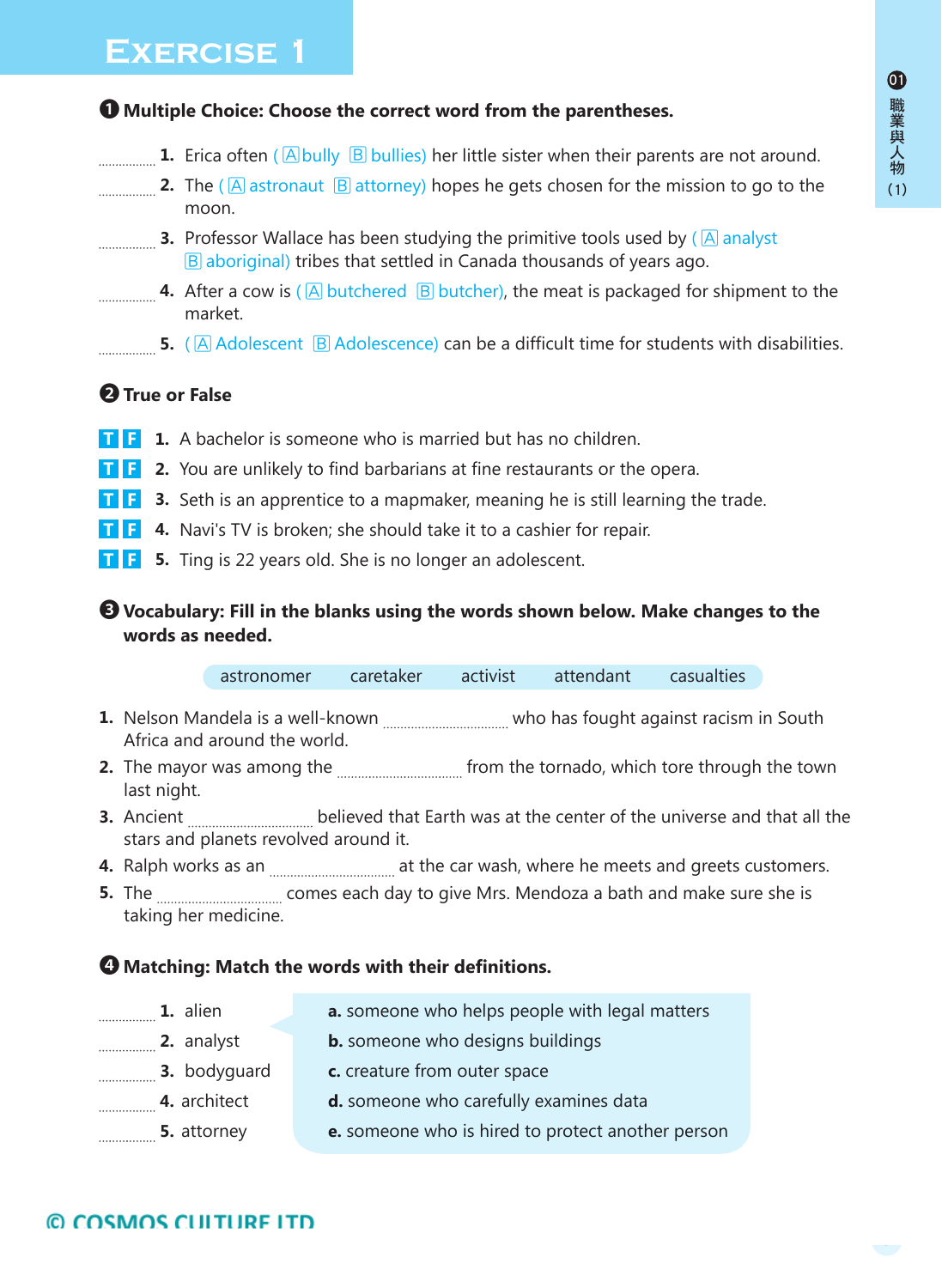### 移民,移出者 02 **Jobs & People** 職業與人物 **(2)** 63 01 celebrity 5 [sa'labrati] 图 C 名人,名流 02 **chairperson** ['tʃɛr,p3sn] 图 © (大學的)系主任 ❷ 主席,議長(無性別歧視 的字眼 ) 同義 chair 會議主席;chairman 會議男主席; chairwoman 會議女主席  $03$  chef **5** [[cf] 图 C 主廚,大師傅 04 **chemist** ['kɛmɪst] 图 C 化學家 <sup>名</sup> chemistry 化學 05 **collector 6** [ka'lekta] <sup>名</sup> C 收集者,收藏家 06 **comedian 5** [kə'midiən] 图 [6] 喜劇演員,戲劇作家 反義 tragedian 悲劇演員 <sup>07</sup>**contestant** [kən'testənt] 图 [6] 參加競賽者, 角逐者 <sup>08</sup>**contractor <sup>5</sup>** ['kantræktø] 图 C 承包人,承包商 <sup>09</sup>**counselor <sup>5</sup>** ['ka7ns9Q] counsel 動 勸告 图 日 顧問 <sup>10</sup>**counterpart** ['kaunto<sub>'</sub>,part] 图 C ❶ 職能或地位相當的人 (或物) ❷ 對應的人(或物) <sup>動</sup> donate 捐贈 **64** 11 **deputy** 5 [`dɛpjətɪ] 图 C 代表,代理人, 副手職位 同義 representative 代表,代理人 chair 動 主持 • person 图人 collect 動 收集 -or 名 表「人」 comedy 名 喜劇 •-ian 图表「人」 contest 名 比賽 -ant 名 表「人」 • contract 图 契約 -or 名 表「人」 -or 名 表「人」 counter- 反 part 名 部分;一方

© COSMOS CULTURE LTD 4

12 **donor** 5 ['dona] 图 [C] 捐贈者

- 13 dwarf [dworf] **1** 图 区 矮子, 侏儒 2 网矮小的,矮種的
- 14 **emigrant** [`ɛməɡrənt] 图 ((往他國的) 反義 immigrant 外來移民,移入者
- $15$  **faculty 6** ['fækltı] 图 回全體教職員 · facile 网易使用的 •-ty 图表「性質;狀態」
- 16 **feminine** ['fɛmənɪn] <sup>形</sup> 女性的,女孩子氣的,陰柔的
- 17 fiancé [,fian'se] 图 C 未婚夫 反義 fiancée 未婚妻
- 18 foe [fo] 图 C 仇敵, 敵人 同義 enemy 敵人
- 19 freak [frik] 图 C 怪人,怪咖
- 20 heir 5 [sr] 图 C 繼承人 同義 heiress 女繼承人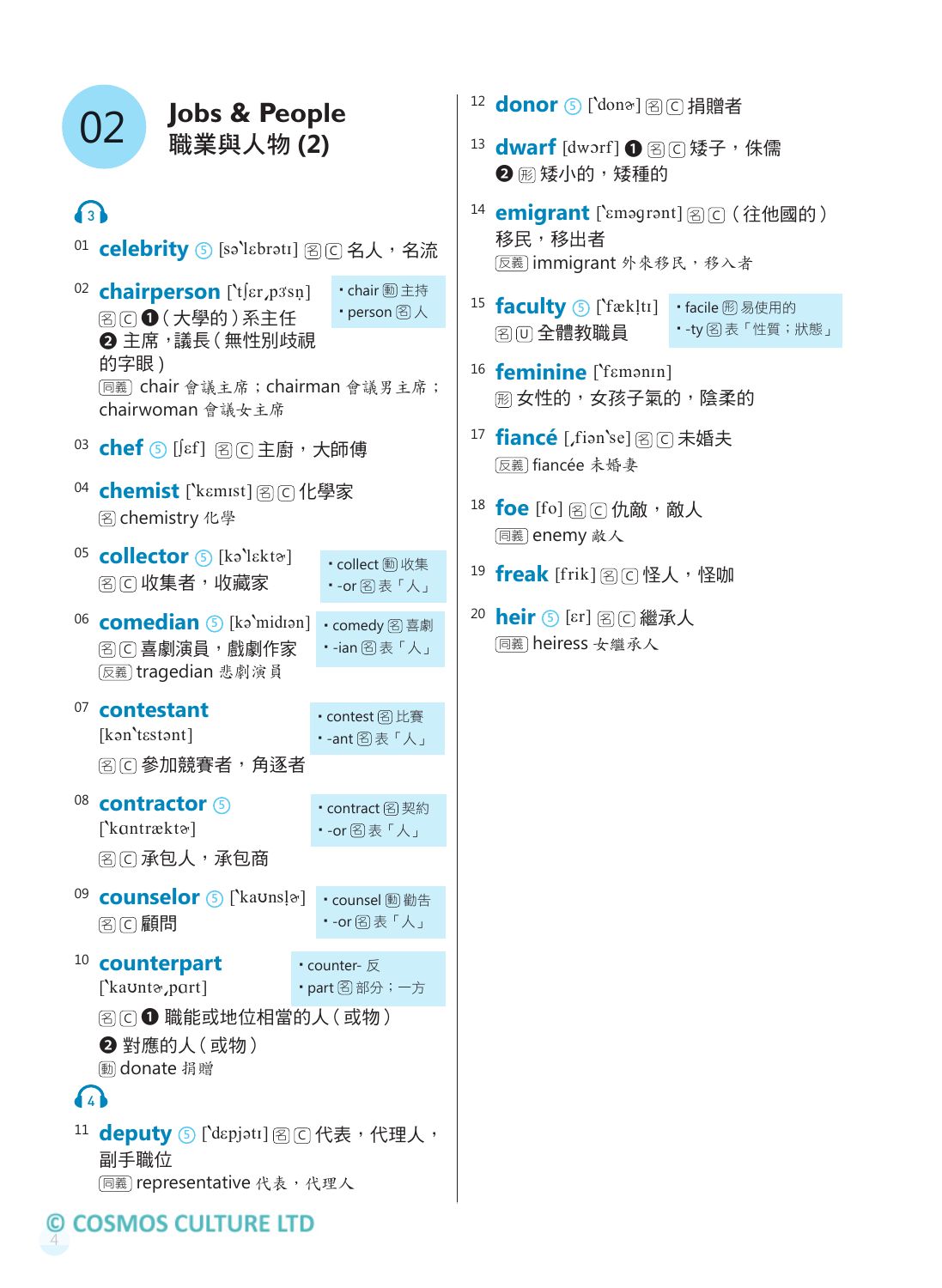# (2) 2 職業與人物

# **Exercise 2**

### ❶ **Derivatives: Fill in the blanks with the correct form of the word given.**

- 1. Mrs. Pavletich left her estate to her *managerama (descend)*, who sold everything and split the proceeds.
- **2.** Will you please call the *manual contract*) and ask him when he expects to finish installing the pipes?
- **3.** I have an appointment with my guidance (counsel) tomorrow; I need some advice about which colleges to apply to.
- **4.** The (emigrate) left his home country in search of a place with better opportunity for work.
- **5.** Daya is a *may contest* in the beauty pageant, but she is not expected to win.

❷ **Analogies: Determine the relationship between the first pair of words and use it to complete the second analogy with a word from the unit.**

| 1. big : small                                    |                                                                                                                                                                                                                                                                           |
|---------------------------------------------------|---------------------------------------------------------------------------------------------------------------------------------------------------------------------------------------------------------------------------------------------------------------------------|
| 2. man : masculine                                | $= woman$ :                                                                                                                                                                                                                                                               |
| <b>3.</b> friend : pal                            | = enemy : $\frac{1}{2}$ = enemy : $\frac{1}{2}$ = enemy : $\frac{1}{2}$ = enemy : $\frac{1}{2}$ = enemy : $\frac{1}{2}$ = enemy : $\frac{1}{2}$ = enemy : $\frac{1}{2}$ = enemy : $\frac{1}{2}$ = enemy : $\frac{1}{2}$ = enemy : $\frac{1}{2}$ = enemy : $\frac{1}{2}$ = |
| 4. enter : leave                                  |                                                                                                                                                                                                                                                                           |
| <b>5.</b> psychology: psychologist $=$ chemistry: |                                                                                                                                                                                                                                                                           |

### ❸ **Definitions: Choose the correct definition from the phrases given.**

| 1. donor                  |                | a. someone who is in need of food or money<br><b>b.</b> someone who helps out by giving food or money<br>c. someone who disagrees |
|---------------------------|----------------|-----------------------------------------------------------------------------------------------------------------------------------|
| <b>Example 2. faculty</b> |                | <b>a.</b> students at a university<br><b>b.</b> teachers at a university<br>c. dormitories at a university                        |
|                           | 3. freak       | a. someone who likes strange animals<br><b>b.</b> someone who acts strangely<br>c. someone who is a stranger                      |
|                           | 4. fiancé      | a. a man who is married<br><b>b.</b> a man who vows to never marry<br>c. a man who is engaged to be married                       |
|                           | 5. chairperson | a. someone in charge of a meeting<br><b>b.</b> someone who designs furniture<br>c. someone who prefers to sit                     |

### $\bullet$  **Cloze: Complete the passage using the words shown below. Make changes to the words as needed.**

celebrity chef comedian collector heir

A local women's club is planning a big charity event to raise money for cancer research. The ticket price includes a fancy dinner prepared by several  $1$   $\ldots$   $\ldots$  from restaurants around the city. During the meal,  $a(n)$   $2$   $\ldots$  will tell jokes onstage, hopefully putting the guests in a giving mood. The club will also be selling items donated by generous citizens and merchants, including a picture autographed by a popular sports 3 . Meanwhile, a well-known art 4 has promised to donate several paintings that she bought on her last trip to Europe.  $A(n)$   $\boxed{5}$  to a **COSMOS GLIST MET LEG** some pieces of antique furniture as well.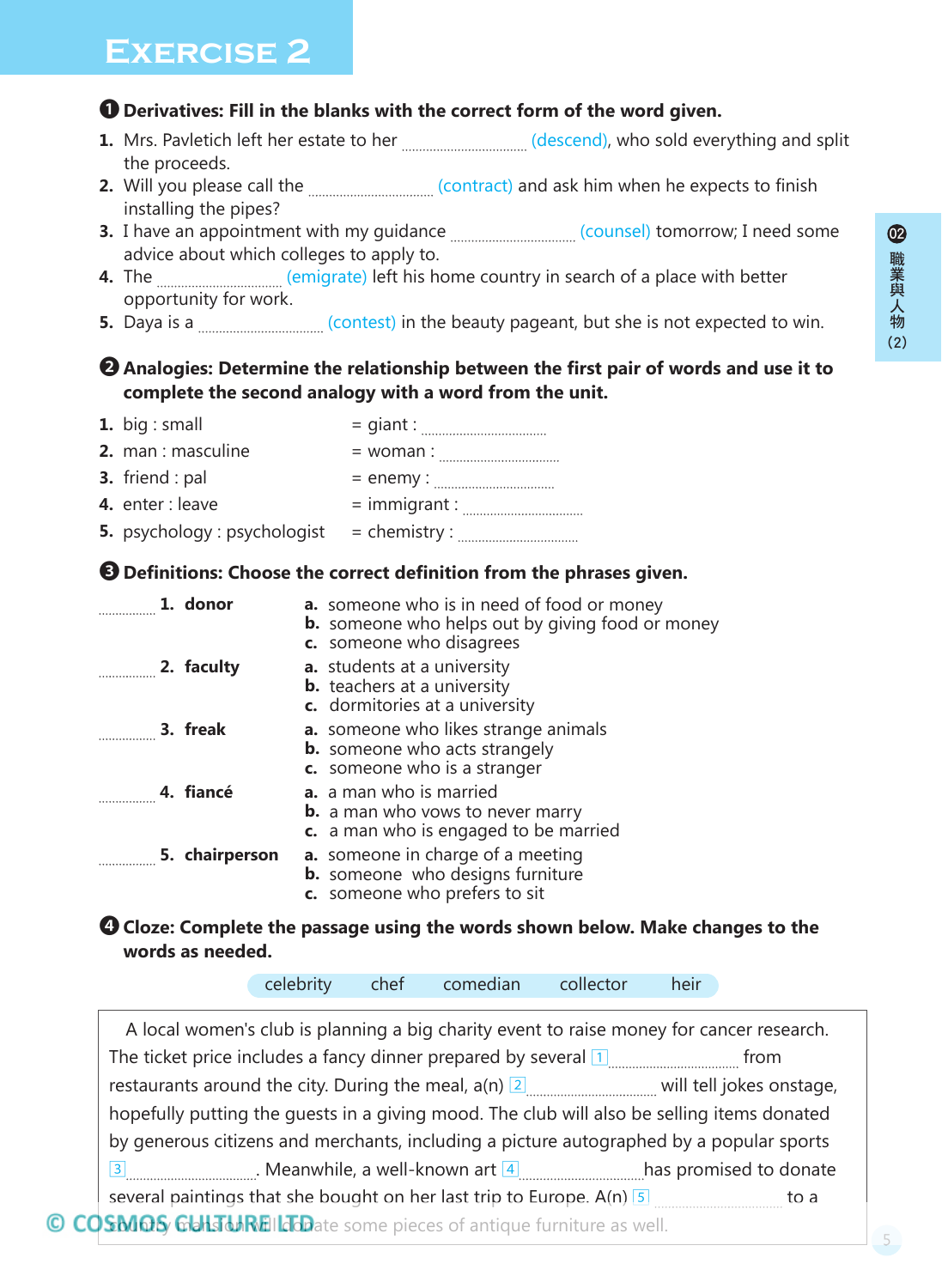| <b>Jobs &amp; People</b><br>03<br>職業與人物(3)                                                                                                                                                                                                                                                                                                                                                                                                                                                                                                                                                                                                                                                                                                                                                                                                                                                                                                                | 12 layman ['lemon]<br>· lay 圈外行的<br>图(C) 外行人,門外漢<br>• man 图人<br>医羲 expert 專家                                                                                                                                                                                                                                                                                                                                                                                                                                                                                                                                                                                                                                    |
|-----------------------------------------------------------------------------------------------------------------------------------------------------------------------------------------------------------------------------------------------------------------------------------------------------------------------------------------------------------------------------------------------------------------------------------------------------------------------------------------------------------------------------------------------------------------------------------------------------------------------------------------------------------------------------------------------------------------------------------------------------------------------------------------------------------------------------------------------------------------------------------------------------------------------------------------------------------|-----------------------------------------------------------------------------------------------------------------------------------------------------------------------------------------------------------------------------------------------------------------------------------------------------------------------------------------------------------------------------------------------------------------------------------------------------------------------------------------------------------------------------------------------------------------------------------------------------------------------------------------------------------------------------------------------------------------|
| 65<br><sup>01</sup> heterosexual<br>• hetero- 不同<br>$[$ hetərə'sek $[$ uəl]<br>· sex  图  性別<br>❶ 圈 異性的<br>2 图 同異性戀的人<br>同義 straight 異性戀的 (人)<br>(反義) homosexual 同性戀的 (人)<br>02 homosexual<br>• homo- 相同<br>[ $homo$ s $\epsilon$ k $[$ uəl]<br>• sex (图) 性別<br>❶ 丽 同性戀的<br>2 图 回 同性戀者<br>同義 gay 同性戀的(人)<br>$03$ idiot $\circ$ [`Idiot]<br><b>图 C 白癡,傻瓜,笨蛋,糊塗蟲</b><br>(同義) fool 傻瓜<br><sup>04</sup> <b>inhabitant</b> [In `hæbatant]<br>· in- 在…… 之中<br>• habit 固住<br><b>图 (c) 居民, 居住者</b><br>•-ant图表「人」<br>[動 inhabit 居住於<br>05<br>interpreter [In \t3prito]<br>• interpret <b></b> □ 口譯<br>图日口譯員<br>· -er 图表「人」<br>06<br>investigator 5<br>• in- 向內<br>[In'vesta, geta]<br>• vestige 图痕跡<br>图 C 調查者, 研究者<br>•-or图表「人」<br><b>動investigate 調査</b><br>07 janitor [`dʒænətə] 图C (學校等處的)工友<br>(同義) caretaker, custodian 工友<br><sup>08</sup> juvenile 5 [`dzuvən!]<br>1 圈少年的 2 图 同青少年<br>09<br>$\overline{\mathsf{lad}}$ [læd] 图 $\overline{\mathsf{c}}$ 男孩,少年 | 13 <b>lesbian</b> New<br>$\lceil$ l $ez$ biən]<br>2 图 区 女同性戀者<br><sup>14</sup> madam ['mædəm]<br>图夫人,太太 ( =ma'am )<br>15 <b>maiden</b> [`medn]<br>1 图 2 少女 2 圈 未婚的, 少女的<br><sup>16</sup> masculine 5 [`mæskjəlm]<br><b>网男性的,男子氣概的</b><br><sup>17</sup> migrant [`maigront]<br>• migrate <b></b> 题卷<br><b>图□❶移民,移居者</b><br>· -ant 图表「人」<br>2 候鳥 3 圈移居國外的<br>18<br>mistress ['mistris]<br>• master 图主人<br>图 C 女主人,<br>· -ess 图表「女性」<br>情婦(舊用法)<br>mortal [`mɔrt!] <b>1</b> 图 [C] 人, 凡人<br>19<br>❷ 劂 會死的<br><b>辰義 ❶ 2 immortal 不會死的</b><br>(人/事物)<br><b>mortality 5 New</b><br>20<br>• mortal 图凡人<br>•-ity 图表 「特徵;<br>[mor'talet]<br>狀態」<br>图 ❶ 回 回 (人、動物<br>等)死亡<br>2 回死亡數字 8 回生命的有限性<br>(反義) immortality 不朽, 永生性 |
| landlady ['lænd, ledr]<br>10<br>· land 图土地<br>·lady图女士<br>$\left\{ \begin{array}{c} 6 \end{array} \right\}$<br><b>landlord</b> 5 ['lænd,lord]<br>11<br>· land 图土地<br>图日房東<br>• lord 图 領主<br><b>COSMOS CULTURE LTD</b>                                                                                                                                                                                                                                                                                                                                                                                                                                                                                                                                                                                                                                                                                                                                     |                                                                                                                                                                                                                                                                                                                                                                                                                                                                                                                                                                                                                                                                                                                 |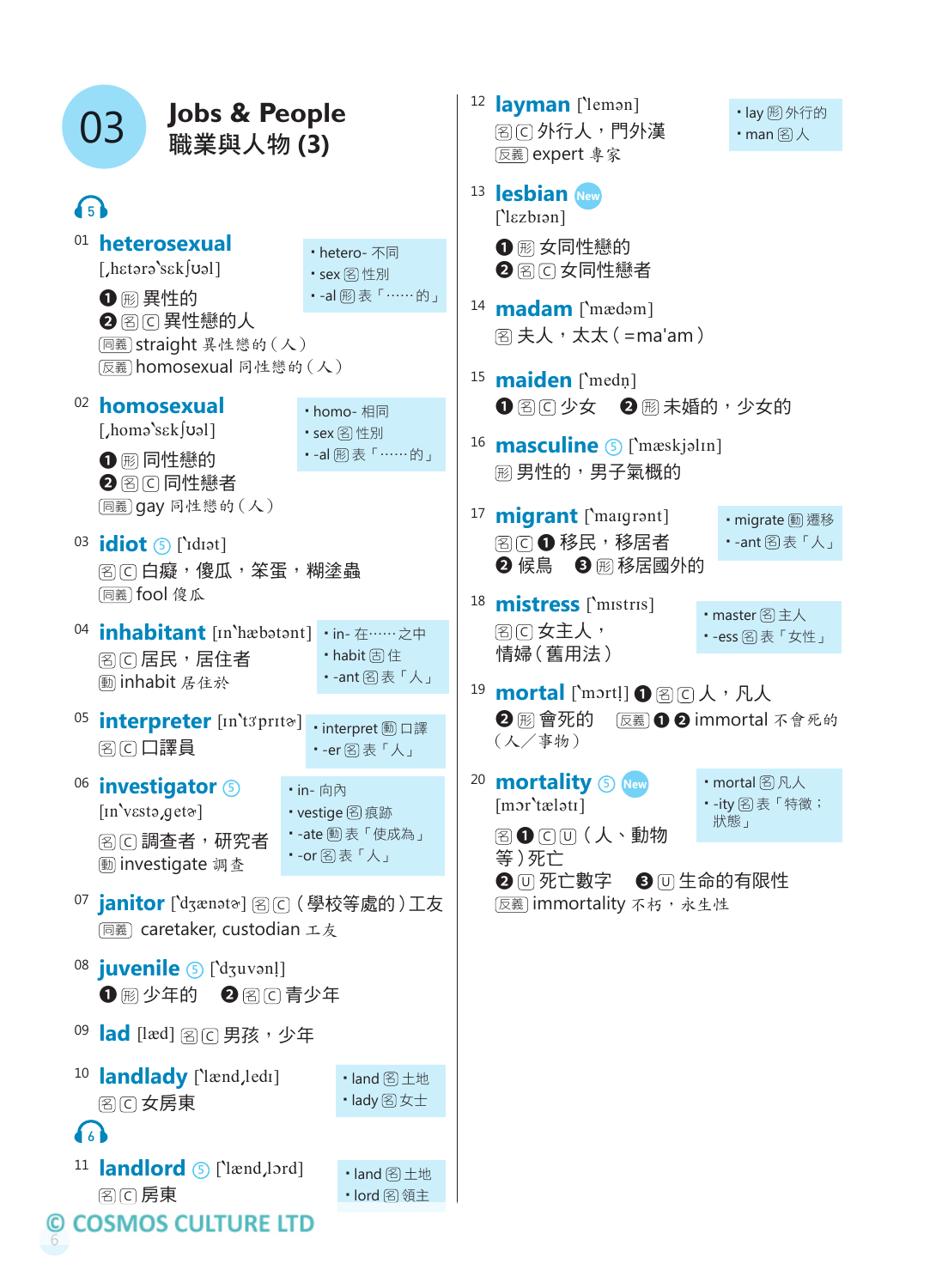## © COSMOS CULTURE LTD

❶ **Similar or Opposite: Indicate whether the pairs of words below are synonyms S or antonyms A . The underlined words are taken from the unit.**

- **S A 1.** fool, idiot
- **S A 2.** expert, layman
- **S A 3.** feminine, masculine

### ❷ **True or False**

- **T F 1.** A heterosexual woman is sexually attracted to men.
- **T F** 2. A mortal is unable to live forever.
- **T F** 3. A maiden is not married.
- **T F 4.** A juvenile is over 20 years old.
- **T F 5.** An interpreter speaks more than one language.

### ❸ **Multiple Choice: Choose the correct word from the parentheses.**

- **1.** The (  $\overline{A}$  landlady  $\overline{B}$  landlord) asked her husband to fix the leaky faucets in the apartment building.
- **2.** Officer Jones is the (A inhabitant B investigator) who solved the crime.
- **3.** The (A mortal B mortality) rate in this country has gone up because of a terrible disease that´s going around.
- **4.** There's a pool of water on the floor in the library. Someone should call the (A janitor  $\boxed{B}$  juvenile) to clean it up.
- **5.** It's a very (A feminine B masculine) thing to lift weights and play dangerous sports like American football.

### ❹ **Vocabulary: Fill in the blanks using the words shown below. Make changes to the words as needed.**

landlord lad lesbian migrant madam

- **1.** The moved to this country about 20 years ago, but he barely speaks the language.
- **2.** Mary is a *may is a we are marry her partner Julia last year because the laws* changed.
- **3.** Excuse me, . Can you tell me where the business center is in the hotel?
- **4.** The teachers agree that Edgar is a good *mand also in the is always eager to help his* classmates.
- **5.** I was late getting my rent to the *managenomances* and he was not happy about it.
- **S A 4.** master, mistress
- **S A 5.** gay, homosexual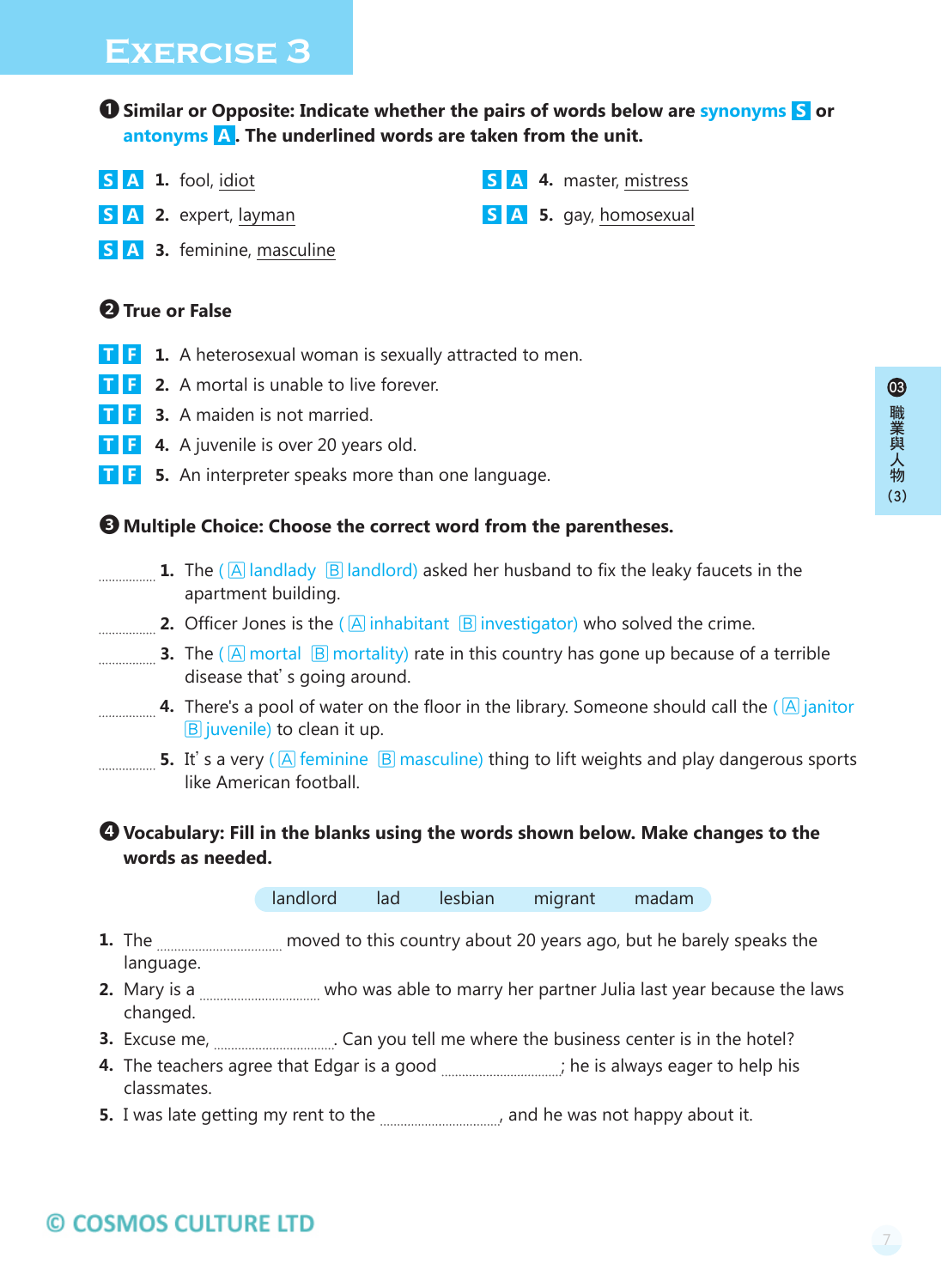| <b>Jobs &amp; People</b><br>職業與人物(4)                                         |                                                      |    | <sup>14</sup> practitioner 5 New<br>$[præk'ti]$ ona]<br>图□ 1 從業者,<br>執業者 2(某活動的)實踐者,練習者      | · practice 1 實行;實踐<br>•-er 图表「人」                     |
|------------------------------------------------------------------------------|------------------------------------------------------|----|----------------------------------------------------------------------------------------------|------------------------------------------------------|
| $\Omega$<br><sup>01</sup> motherhood<br>['mʌd̄ahud] [ [ ] [ ] 母性             | • mother 图母親<br>· -hood 图表「性質;<br>狀態」                |    | <sup>15</sup> predecessor ['pradi, sase]<br>图 ◎ 前任, 前輩<br>2 原先的東西,被替代的事物                     |                                                      |
| 02 novice [`navis] 图C 新手, 初學者<br>同義 beginner 初學者                             |                                                      |    | <sup>16</sup> recipient 5 [ri'sipiont]<br>图 [6] 接受者,受領者                                      |                                                      |
| 03 observer 5 [ab'z3va]<br>图 图 觀察者                                           | • observe <b></b> 動觀察<br>· -er图表「人」                  |    | $17$ referee [ $refs'ri$ ]<br>❶ 图 C (籃球、足球<br>等的)裁判員                                         | • refer 1 涉及<br>•-ee 图表 「與……<br>有關的人」                |
| 04<br>offspring [`of spring]<br>產物,結果                                        | • off <sub></sub> 離開地<br>· spring <b></b> 出現         |    | 2 動為 …… 擔任裁判<br>18 sculptor [`skʌlptə] 图 [ 雕刻家                                               |                                                      |
| 05<br><b>opponent</b> 5 [a ponant]                                           | 图C對手, 敵手 [53] adversary 對手                           |    | <sup>19</sup> sibling 5 New                                                                  |                                                      |
| 06 organizer<br>['orgo,naizo']<br>图 日組織者<br><b>動</b> organize 組織             | • organ 图 機構;器官<br>•-ize <b></b> 意下使……」<br>•-er图表「人」 |    | <sup>20</sup> specialist 5<br>['spɛʃəlɪst]<br>图口專家<br><sup>21</sup> stepchild ['stap,t]aild] | · special 圈專門的<br>•- ist 图表「做 …… 的人」<br>• step- 表「繼」 |
| <sup>07</sup> outsider 5 ['aut'sard&]<br>图 ①外人,局外人<br>圖 outside 在外面          | • out- 外<br>· side 图側,邊<br>· -er图表「人」                |    | <b>图回繼子,繼女</b><br><sup>22</sup> stepfather ['stɛp,faðø]                                      | · child 图小孩<br>· step- 表「繼」                          |
| <sup>08</sup> participant 5<br>[par'tisopont]<br>图 3 關係者,參與者                 | • participate <b></b> 梦與<br>· -ant 图表「人」             | 23 | 图区 繼父<br>stepmother<br>[stɛp,mʌðə]                                                           | • father 图父親<br>· step- 表「繼」<br>• mother 图母親         |
|                                                                              | 09 patron 5 [`petran] 图 [C 贊助者, 資助者                  |    | 到○繼母                                                                                         |                                                      |
| 10<br>peasant 5 [`pɛzn̩t] 图 C 農夫                                             |                                                      |    |                                                                                              |                                                      |
| $11$ performer $\bigcirc$ [p $\circ$ `form $\circ$ ]<br><b>图 (c) 演出者,表演者</b> | • perform 1 演出<br>•-er图表「人」                          |    |                                                                                              |                                                      |
| <sup>12</sup> pianist [pr'ænist]<br>阁 C 鋼琴家, 鋼琴演奏者<br>图 piano 鋼琴             | • piano 图 鋼琴<br>· -ist 图表「人」                         |    |                                                                                              |                                                      |
| <b>f</b> 8                                                                   |                                                      |    |                                                                                              |                                                      |
| 13<br>playwright<br>['ple,rait]                                              | • play 图 戲劇<br>• wright 图 製作者                        |    |                                                                                              |                                                      |
| <b>COSM®S EULTURE LTD</b><br>(C)<br><sub>同義</sub> dramatist, author(劇)作家     |                                                      |    |                                                                                              |                                                      |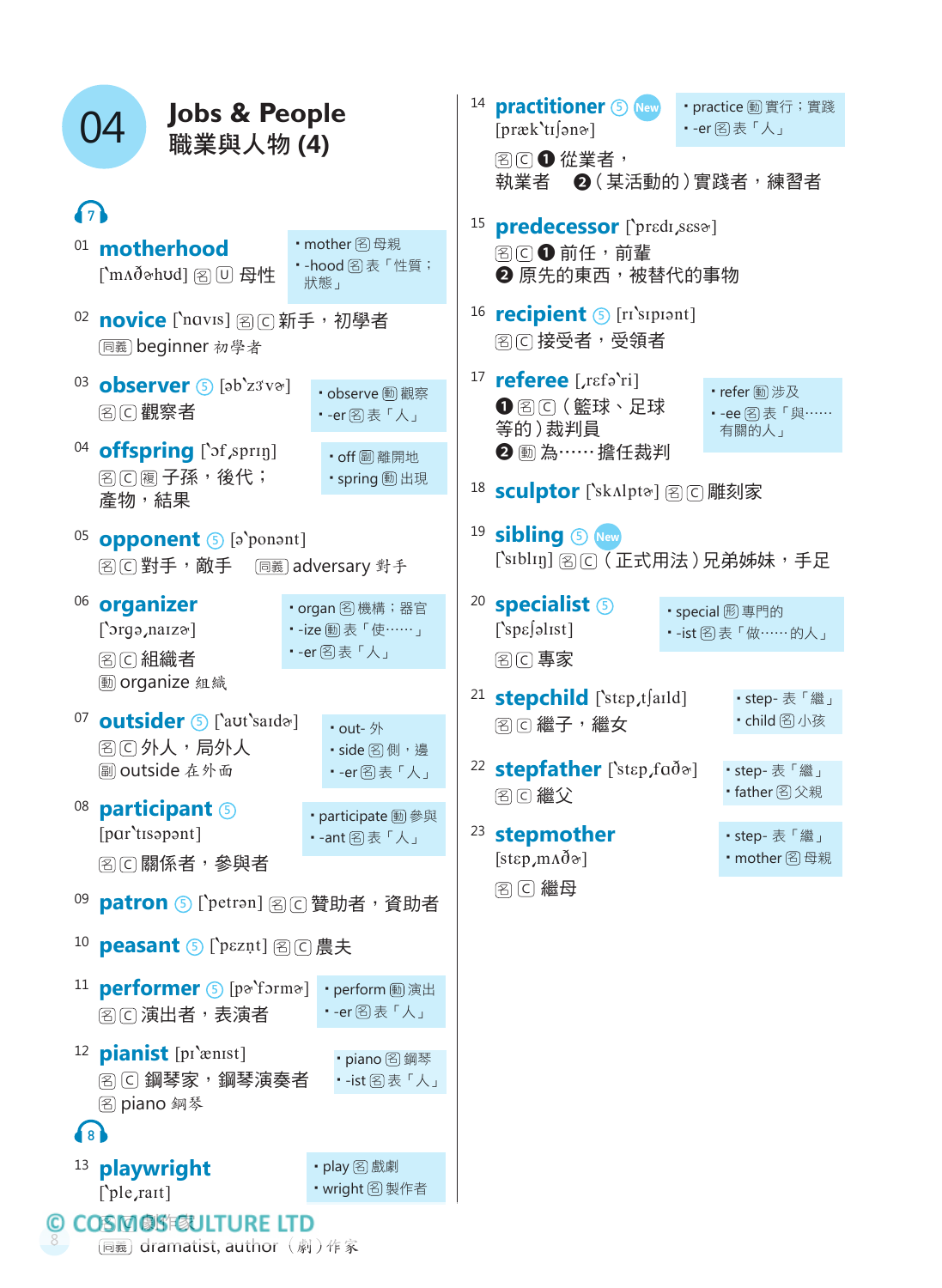### ❶ **Correct the sentences: Replace the underlined words with the proper forms.**

- **1.** Aziz was exhausted after he referee four soccer games yesterday.
- **2.** I spent my summer working as a whale observe, recording data on the animals.
- **3.** Mr. Thompson's doctor has referred him to a lung cancer specialists in the city.
- **4.** All of the performer on the stage got wet when the sprinklers accidentally went off.
- **5.** The teenager was not a participate in the crime; in fact, he was home with his parents at the time.

### ❷ **Matching: Match the words with their definitions.**

**1.** novice **a.** a beginner **2.** opponent **b.** one who receives **3.** stepmother **c.** a woman married to someone's father **4.** sculptor **d.** an adversary **5.** recipient **e.** a person who makes statues

### ❸ **Vocabulary: Fill in the blanks using the words shown below. Make changes to the words as needed.**

practitioner peasant pianist playwright organizer

- **1.** The *manumandom sat at his instrument and played it while singing a beautiful song.*
- **2.** The show said that we could set up our trade show booth tomorrow morning.
- **3.** My mother is a medical *manual manual who helps care for elderly people in their homes.*
- **4.** How did the famous *manage to compose that wonderful play in just three* months?
- **5.** In 16th century Germany, *machodom were considered the lowest class of society***, but** they still had to pay high rents for farmland.

### ❹ **Multiple Choice: Choose the correct word from the parentheses.**

- **1.** The bird began feeding her (A offspring B predecessors) as soon as they hatched from the eggs.
- **2.** LaTonya, who is a heterosexual, felt like an (  $\overline{A}$  outsider  $\overline{B}$  recipient) at the gay parade.
- **3.** (  $\overline{A}$  Mother  $\overline{B}$  Motherhood) really suits Guara; she hasn't stopped smiling since her baby was born.
- **4.** The acting company was thrilled to find a generous ( A patron B sibling) to pay for the costumes.

**5.** The (A stepfather B stepchild) was treated just as well as his new brothers and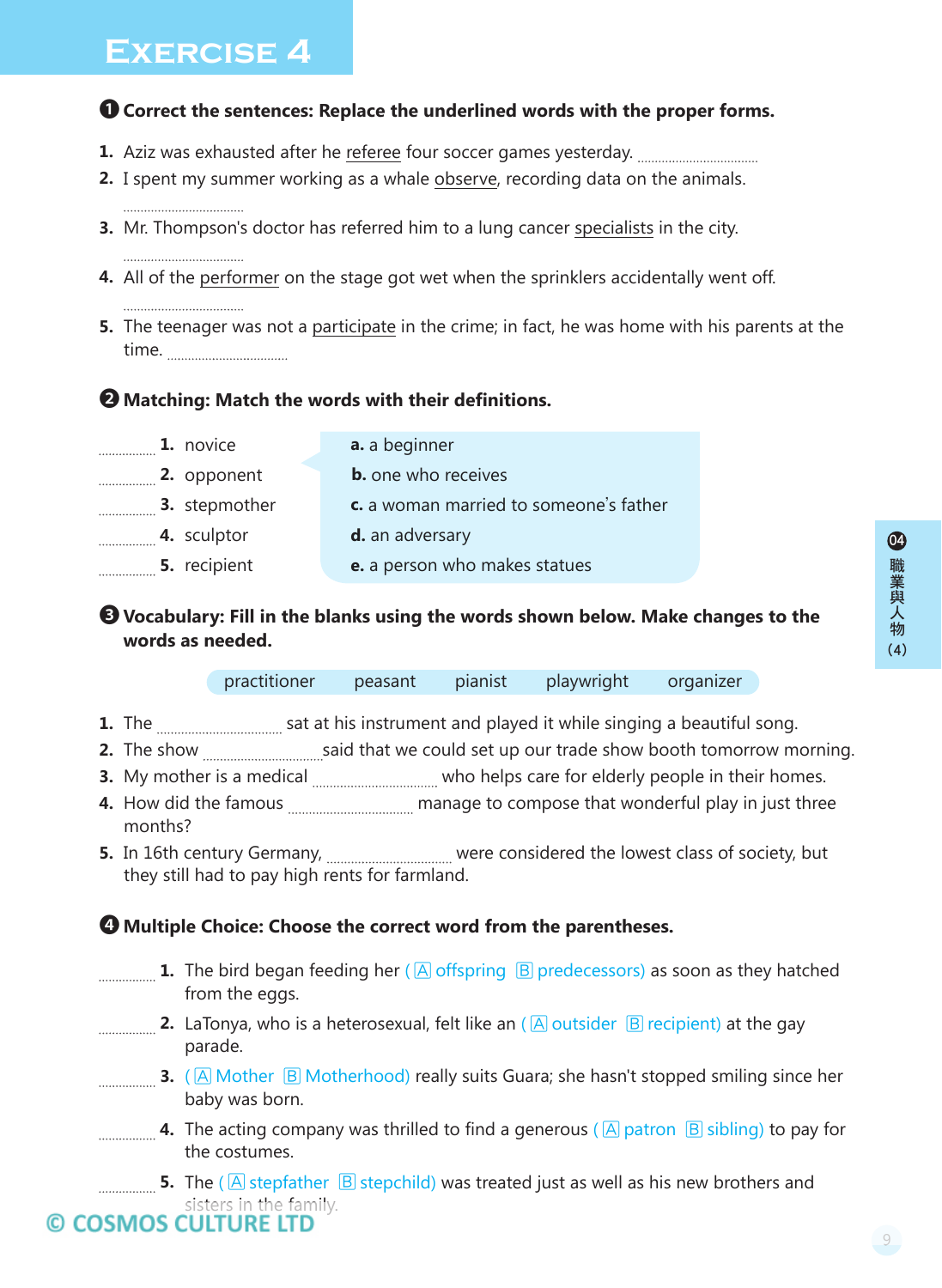| <b>Jobs &amp; People</b>                                                                                                                       | $\left(10\right)$                                                                                                                    |  |  |
|------------------------------------------------------------------------------------------------------------------------------------------------|--------------------------------------------------------------------------------------------------------------------------------------|--|--|
| 05<br>職業與人物(5)                                                                                                                                 | <sup>12</sup> socialist<br>· social Ha社會的<br>$\lceil$ 'sosolist]<br>· - ist 图表「……主義的人」<br>图 [6] 社會主義者                                |  |  |
| $\left( \circ \right)$<br><sup>01</sup> substitute 5 [`sAbsta,tjut]                                                                            | • spoke <b></b> 動説話<br><sup>13</sup> spokesperson<br>• person 图人<br>['spoks,p3'sn] 图 [C] 發言人<br>同義 spokesman/spokeswoman 發言人         |  |  |
| 02 superintendent New<br>[suparin 'tendant] $\mathbb{E}[\mathbb{C}]$<br>❶ 管理者,主管人<br>2(公寓、建築的)看管員                                              | $14$ sponsor $\left( \right)$ ['spans $\circ$ ]<br><b>1</b> 图 [6] 贊助者 2 [6] 贊助, 資助<br><sup>15</sup> spouse 5 [spaʊz] 图 图 配偶          |  |  |
| <sup>03</sup> supervisor <b>⑤</b><br>• supervise <b></b> ■ 監督<br>· -or 图表「人」<br>['supa <sub>r</sub> varza]<br>图 回 監督人, 管理人, 指導者                | $16$ successor $(5)$ [sək`s $ess$ ]<br>图C後繼者,繼任者 動 succeed 繼承                                                                        |  |  |
| 04<br><b>Surname</b> New<br>$\lceil$ 's3', nem]                                                                                                | $17$ usher $[\lambda]_{\otimes}]$<br><b>1</b> 图 (C) (劇場等的)引座員,接待員<br>2 1 引領,招待                                                       |  |  |
| 图C 1 姓氏<br>同義 family name, last name 姓氏<br>2 (舊式用法) 綽號,別稱<br>8 動給予……姓氏                                                                         | 18 victor ['vɪktə] 图 [ 勝利者<br>图 victory 勝利 圈 victorious 勝利的<br><sup>19</sup> virgin ['v3d3In]                                        |  |  |
| $05$ teller ['tɛl $\alpha$ ]<br>• tell <b></b> 颤講述<br>•-er图表「人」<br>图回 (銀行)出納員                                                                  | 图❶□處女<br><b>图 2 未開發的,未經利用的</b>                                                                                                       |  |  |
| 06 tenant ['tɛnənt]                                                                                                                            | 20 vocation [vo'kesan] 图 回 行業, 職業<br><sup>21</sup> <b>vocational</b> [vo'ke]an]]                                                     |  |  |
| 07 traitor 5 ['treta] 图 [C] 叛徒,賣國賊                                                                                                             | • vocation 8 職業<br><b>图 職業的</b>                                                                                                      |  |  |
| <sup>08</sup> undergraduate 5<br>• under- 次於<br>[Anda grædzuet]<br>• graduate 8 畢業生<br>图 ( ) 大學生                                               | • work 图工作<br><sup>22</sup> workforce New<br>• force 图力量<br>$\lceil \forall w \hat{x} \cdot \hat{x} \rangle$<br>图 ◎ 圖 ❶ (企業或組織) 整體員工 |  |  |
| <sup>09</sup> viewer (5)<br>• view <b></b> 觀看<br>· -er 图表「人」<br>$[\text{v}j\text{u}\infty]$<br> 图 ○ 觀看者,參觀者,觀眾<br>(同義) bystander, spectator 觀眾 | ❷ (國家、產業等的) 勞動力<br>同義 2 labor force 勞動力                                                                                              |  |  |
| <sup>10</sup> violinist<br>• violin 8小提琴<br>$\lceil$ varə $\text{N}$<br>•- ist 图表「做 …… 的人」<br>图 ○小提琴手                                          |                                                                                                                                      |  |  |
| <sup>11</sup> <b>widow</b> ['wido]<br>❶图图真婦<br>2 11 使成寡婦<br><b>COSM 06 toddi TRURE LTD</b><br>10                                               |                                                                                                                                      |  |  |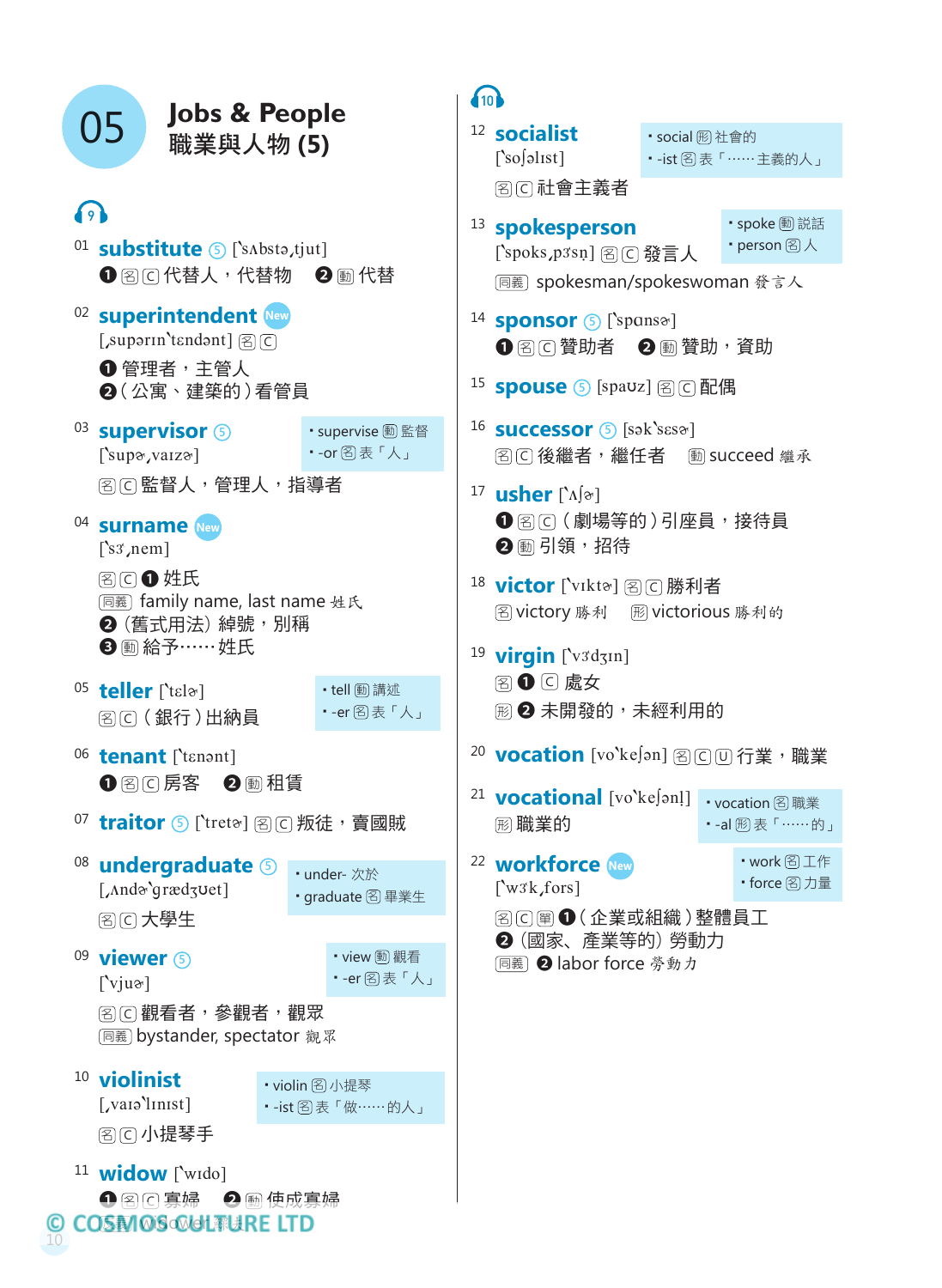### ❶ **Analogies: Determine the relationship between the first pair of words and use it to complete the second analogy with a word from the unit.**

| 1. piano : pianist          | $=$ violin : $\ldots$ |
|-----------------------------|-----------------------|
| 2. friend : foe             | $=$ developed :       |
| 3. paint : painter          |                       |
| 4. last place : first place |                       |
| 5. male: female             |                       |
|                             |                       |

### ❷ **Correct the sentences: Replace the underlined words with the proper forms.**

- **1.** The bank will sponsoring a series of lectures this summer at the business school.
- **2.** To solve the math problem, substitutes any value between 10 and 20 for x. **multimental**
- **3.** Eduardo will attend a vocation school where he will study auto mechanics.
- **4.** After Sylvia finished the job application, the security guard usher her down the hall to the manager's office.
- **5.** Thomas is a social who wants the government to control many of the country's businesses.

### ❸ **True or False**

- **T F 1.** John is part of the company's workforce, so he doesn't have a job there.
- **T F 2.** Bianca is a freshman in college, so she is considered an undergraduate.
- **T F 3.** If you pay rent for an apartment, you are a superintendent.
- **T F 4.** A vocation is a holiday or relaxing time spent away from work or home.
- **T F 5.** If your name is Dan Smith, your surname is Smith.

### $\bullet$  **Cloze: Complete the passage using the words shown below. Make changes to the words as needed.**

spouse supervisor spokesperson teller tenant

Mr. and Mrs. Rodriguez own two apartment buildings that they rent out to 12 1 . Mr. Rodriguez wants to buy another property, but his 2 doesn't think they can afford it. One day, Mr. Rodriguez read a newspaper article about a loan program at the neighborhood bank. The bank's  $3$   $\ldots$   $\ldots$   $\ldots$  told the reporter that the program will help local residents realize their dreams. The next day, after depositing the rent money at the bank, Mr. Rodriguez asked the 4 about the loan program. She suggested he talk to her 5 , who knew more about it. Mr. Rodriguez later left with a big smile on his face.

### © COSMOS CULTURE LTD

(5)

65 職業與人物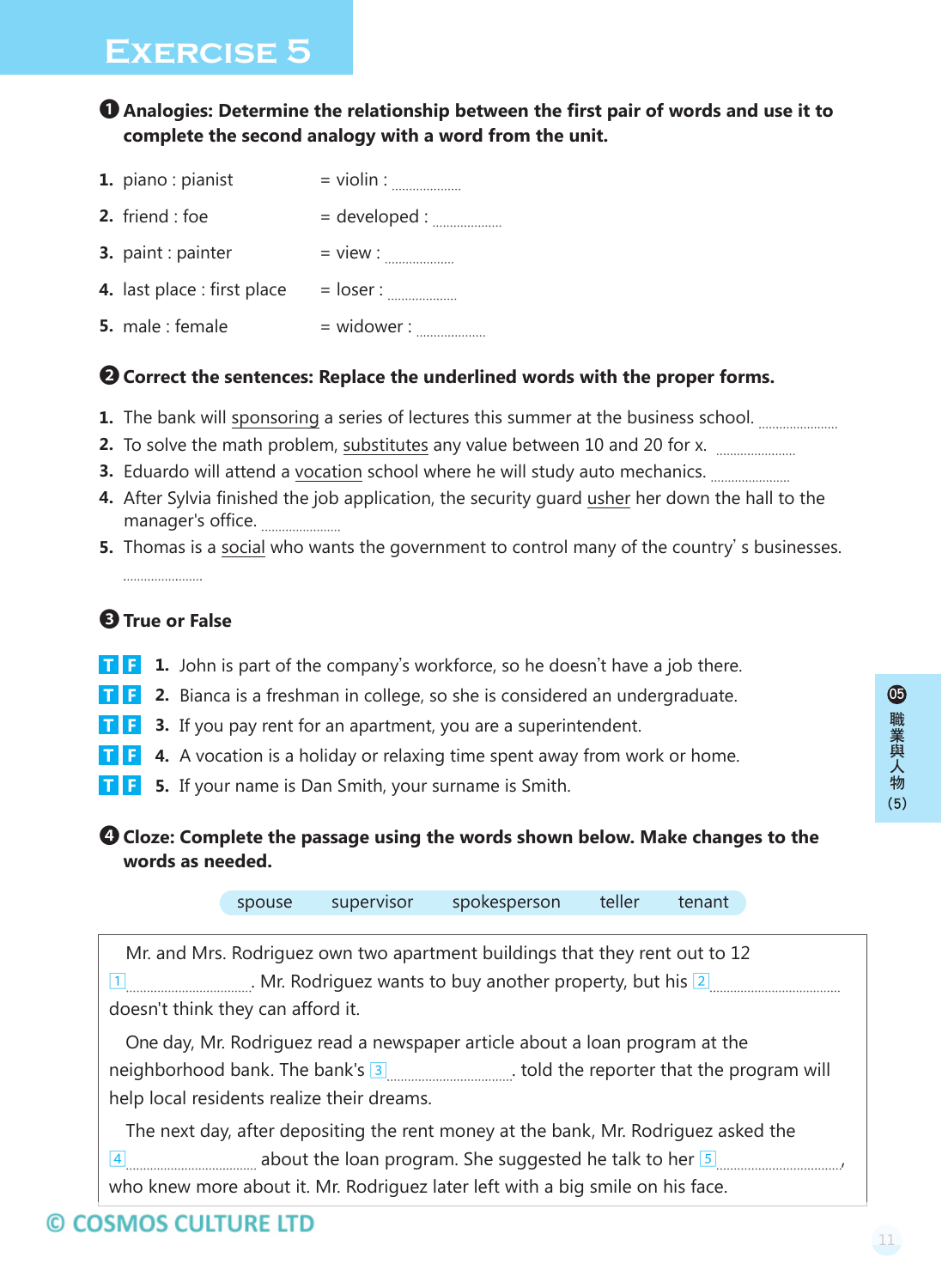| <b>Human Body</b>                                                             |                                   | $\binom{1}{2}$                                                                                                                   |
|-------------------------------------------------------------------------------|-----------------------------------|----------------------------------------------------------------------------------------------------------------------------------|
| 人體                                                                            |                                   | <sup>14</sup> <b>profile</b> 5 [`profail] $\mathbb{Z}$ $\subset$<br>$\bigcirc$ 側面,側影 $\bigcirc$ 人物簡介<br>❸ <sub>1</sub> 氯……的傳略或概況 |
| $\left(11\right)$                                                             |                                   | <sup>15</sup> pulse 5 [pʌls] 图□ <b>0</b> 脈搏 ● 有節奏                                                                                |
| <sup>01</sup> <b>backbone</b> ['bæk,bon]<br>800 奇骨,脊柱<br><b>2</b> (常作單數)支柱,骨幹 | · back 图背<br>• bone 图骨            | 的跳動或拍打<br><b>同義 2 rhythm 有節奏的跳動</b><br><b>B</b> throb 跳動                                                                         |
| <b>同義 ❶ spine 脊柱</b>                                                          |                                   | <sup>16</sup> rib ⑤ [rɪb] ❶ 图 © 肋骨                                                                                               |
| 2 图 回白膚金髮碧眼的人                                                                 |                                   | 2 11 (口語) 嘲弄,取笑<br><b>同義 2</b> tease 取笑                                                                                          |
| 03 <b>bodily</b> ['badılı]                                                    | • body 图身體                        | <sup>17</sup> skeleton 5 ['skɛlətn̩] 图 [C] 骨骼, 骨架                                                                                |
| <b>1</b> 圈肉體的,物質上的<br>2 副親身地,以肉體形                                             | 性質的」                              | 18 skull ⑤ [skʌl] 图 <b>① 頭蓋骨,頭骨</b>                                                                                              |
| 式,活生生地                                                                        |                                   | <sup>19</sup> spine ⑤ [spaɪn] ②ⓒ 脊柱,脊椎                                                                                           |
| 04 <b>bosom</b> [`buzəm] ② C 胸,懷                                              |                                   | $20$ thigh 5 [ $\theta$ aɪ] 图 $\textcircled{r}$ 大腿                                                                               |
| 05 complexion<br>[kom'plek[on]                                                | · complex ® 錯綜複雜的<br>•-ion 图表「狀態」 | · tip 图尖端<br><sup>21</sup> tiptoe ['tɪp,to]<br>• toe 8 腳趾<br>❶ 图 C 腳趾尖                                                           |
| <b>图 (c) 膚況,氣色</b>                                                            |                                   | 2 1 脑蓝著腳走, 躡手躡腳地走                                                                                                                |
| 06 corpse [korps] 图 区 屍體                                                      |                                   |                                                                                                                                  |
| dental ['dɛntɪ]]                                                              | · dent- 牙齒<br>•-al 圈表 「……的」       |                                                                                                                                  |
| 网牙齒的,牙科的<br>图 dentist 牙醫                                                      |                                   | 23 <b>stature</b> ['stæt] <sup>8</sup> ]<br>图回 ❶ 身高,身材                                                                           |
| <sup>07</sup> digestion 5 [də`dzest∫ən]                                       | · digest 1到消化                     | ❷ 高度境界,高度水準                                                                                                                      |
| 图 回 消化,消化作用                                                                   | •-ion 图表「行為<br>或狀態」               | 图 vigorous 精力充沛的 同義 vitality 活力                                                                                                  |
| <sup>08</sup> eyelash [`ar, læs]                                              | · eye 图眼睛                         |                                                                                                                                  |
| 图回(常作複數)睫毛                                                                    | ・lash 图 睫毛                        | <sup>25</sup> vitality [var tælatı]<br>· vital  图 充滿活力的;<br>極重要的<br><b>阁问活力,生氣</b>                                               |
| 09 eyelid ['ar, Ird]                                                          | · eye 图眼睛                         | •-ity 图表「特徵;狀態」<br>同義 vigor 精力                                                                                                   |
| <b>图问眼皮,眼瞼</b>                                                                | · lid 图眼瞼                         | <sup>26</sup> wrinkle [`rɪŋk!]                                                                                                   |
| 同義 lid 眼皮,眼瞼                                                                  |                                   | 图 ❶ ⓒ 皺紋;❷ ⓒ ( 衣物等的 ) 皺摺                                                                                                         |
| <sup>10</sup> eyesight [`ar,sart]                                             | · eye 图眼睛                         | <b>[動 3 起皺紋, 皺起來</b>                                                                                                             |
| 图 3 視力                                                                        | · sight 3 視覺                      |                                                                                                                                  |
| hormone 5 ['hormon] 图 C 荷爾蒙<br>11                                             |                                   |                                                                                                                                  |
| <sup>12</sup> mustache [`mAstæʃ]<br><b>图回髭,鬍髭,小鬍子</b>                         |                                   |                                                                                                                                  |
| <sup>13</sup> nostril [`nastril] 图回鼻孔                                         |                                   |                                                                                                                                  |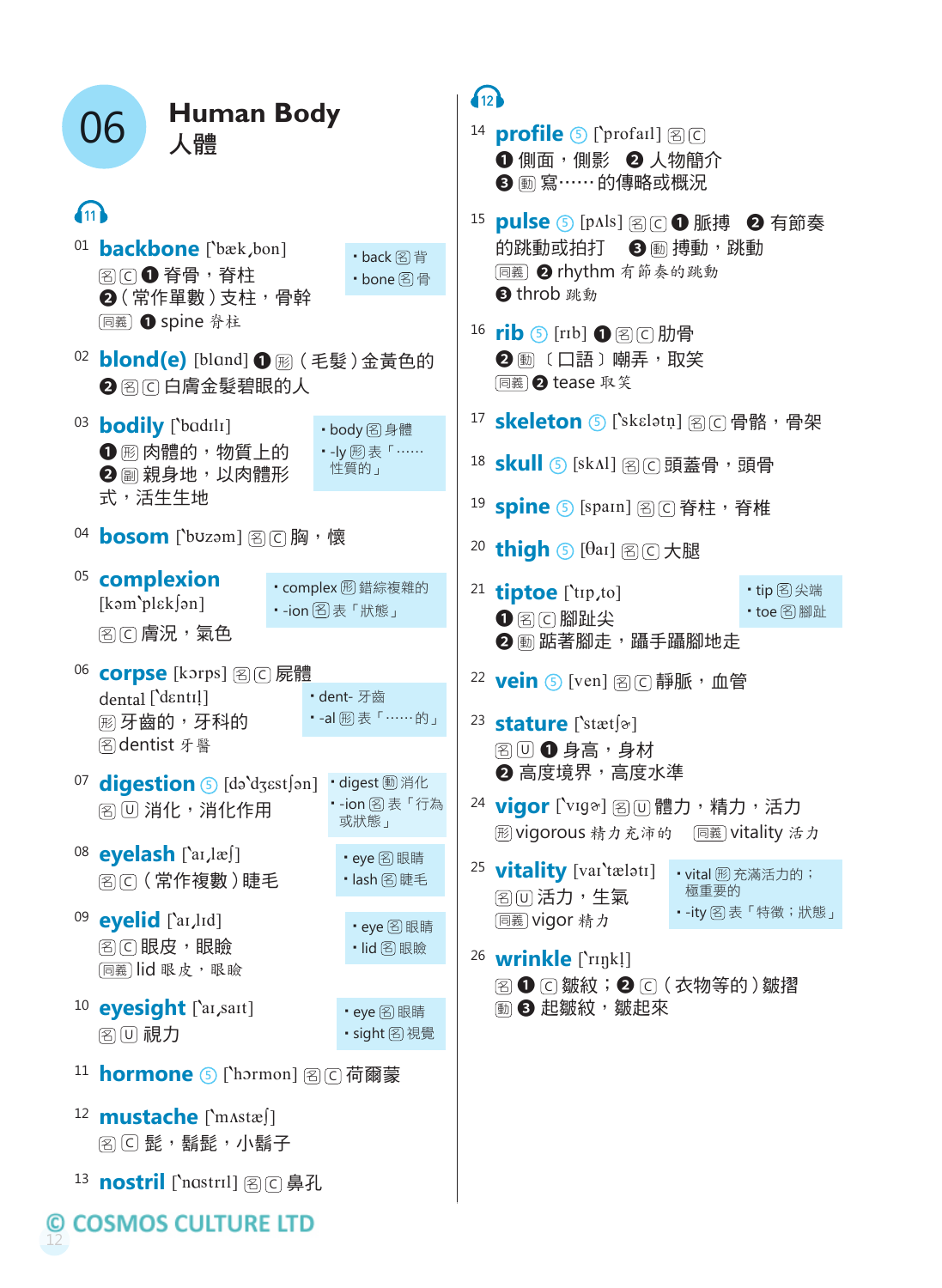❶ **Synonyms: Fill in each blank with a word from the unit that has the same meaning as the word shown.**

| <b>1.</b> crease       | $\qquad \qquad$<br>-<br>             | 4. rhythm              | - =<br>                       |
|------------------------|--------------------------------------|------------------------|-------------------------------|
| <b>2.</b> blood vessel | $\sim$ $\sim$ $\sim$<br>             | <b>5.</b> backbone $=$ | ----------------------------- |
| <b>3.</b> tease        | $=$<br>----------------------------- |                        |                               |

❷ **Definitions: Choose the correct definition from the phrases given.**

| 1. corpse                  | a. a living cell<br><b>b.</b> a military group<br>c. a dead body                                                                              |
|----------------------------|-----------------------------------------------------------------------------------------------------------------------------------------------|
| $2.$ stature               | <b>a.</b> a metal or stone sculpture<br><b>b.</b> height or size<br>c. a law passed by a government                                           |
| $\sim$ 3. blond(e)         | <b>a.</b> having no color<br><b>b.</b> dark in color<br>c. pale or yellow in color                                                            |
| 4. thigh                   | a. the top part of the leg<br><b>b.</b> the bottom part of the leg<br>c. the joint in the leg                                                 |
| <b>Example 13. eyelash</b> | <b>a.</b> range of vision or sight<br><b>b.</b> the skin that covers the eye when closed<br>c. a short hair growing on the edge of the eyelid |

### ❸ **Multiple Choice: Choose the correct word from the parentheses.**

- **1.** Mrs. Kam hugged her weeping grandchild to her ( A bosom B mustache) to comfort him.
- **2.** My wife works in a (A dental B bodily) office where she cleans patients' teeth.
- **3.** During (  $\overline{A}$  digestion  $\overline{B}$  skeleton), our bodies turn food we eat into energy for us.
- **4.** Elmer sustained a ( A hormone B skull) fracture when he was hit on the head with a board during the fight.
- **5.** The child's (A eyelid B eyesight) is so bad that he needs to wear glasses in order to read.

### ❹ **Vocabulary: Fill in the blanks using the words shown below. Make changes to the words as needed.**

| nostril<br>profile<br>complexion<br>vigor | tiptoe |
|-------------------------------------------|--------|
|-------------------------------------------|--------|

- 1. Colette has a very fair *machodinacional must wear sunscreen to protect her face.*
- 2. It is hard to *mach accoreum when you are wearing 6-inch heels*.
- **3.** Tony shows a lot of when he competes in sports against his friends.
- **4.** The smell of freshly baked bread filled my *manuarram manumener* and made my mouth water.
- **5.** The magazine will **the popular politician in next month's issue.**

## © COSMOS CULTURE LTD

6 人體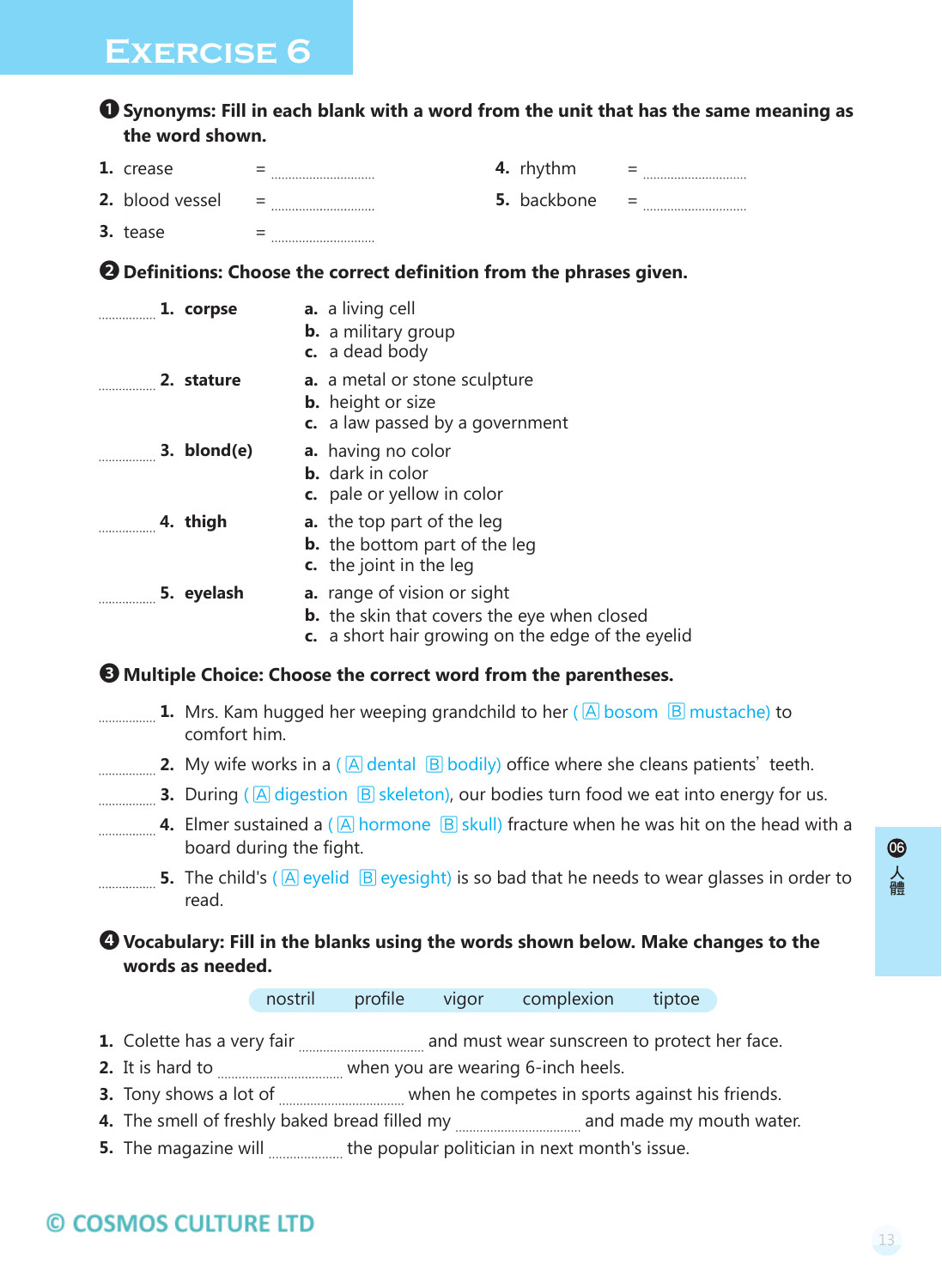| <b>Activities</b><br>0/<br>活動 (1)                                                                                  |                                               | <b>同義</b> ❶ mend 改良; 修補<br>$\binom{1}{4}$<br><sup>12</sup> applaud [a`plod]                                                                                                                                           |
|--------------------------------------------------------------------------------------------------------------------|-----------------------------------------------|-----------------------------------------------------------------------------------------------------------------------------------------------------------------------------------------------------------------------|
| 13<br>$01$ abuse $\odot$ [a`bjus]<br>❶ <b></b> 颤 濫用   ❷ 图 回 濫用; 傷害                                                 |                                               | <sub>[動</sub> 向……鼓掌,向……喝采<br>图 applause 鼓掌,喝采<br><sup>13</sup> applause 5 [ə`plɔz] 图回鼓掌歡迎,喝采<br><b>[</b> tm] applaud 向 …… 鼓掌                                                                                          |
| <b>同義 ❶ ❷ misuse 誤用</b><br>02 accumulate [ə`kjumjə,let] <sub>1</sub> 積聚,累積<br>图 accumulation 積累, 堆積<br>同義 amass 積聚 |                                               | <sup>14</sup> attain [ə`ten] <sub>[</sub> 動獲得,達到<br><sup>15</sup> attainment<br>• attain <b></b> 遭建到<br>•- ment 图表「行為」<br>$\lceil$ o'tenmont]                                                                         |
| <sup>03</sup> accumulation<br>[ə, kjumja'le[ən]<br><b>图</b> [0] 積聚,累積                                              | ·-ion 图表「結果;狀態」                               | <b>图</b> 達到,獲得<br>[同義] achievement 獲得<br><sup>16</sup> attendance <b>5</b><br>• attend <b></b> 参加                                                                                                                     |
| 04 <b>accustom</b> [a`kAstam]<br><b>勔 使習慣</b>                                                                      | • ac- 向<br>• custom 图 習慣                      | $\lceil \text{a}'\text{tendons} \rceil$<br>· -ance 图表「行為」<br><b>阁</b> 可到場,出席                                                                                                                                          |
| 05 acquaint 5 [a`kwent] 1 使認識, 使熟悉<br><sup>06</sup> acquisition 5<br>[,ækwə`zıʃən] [ <sub>2]</sub> [U] 獲得          | • acquire <b></b> 鹰獲得<br>· -ion 图表「結果;<br>狀態」 | <sup>17</sup> <b>authorize</b> $\left[\int_0^1 f(x) \, dx\right]$<br>• author 图作者<br><b><sub>45</sub> 批准,認可</b><br>· -ize <b></b> 数下使」<br>图 authority 權力;<br>authorization 授權, 許可<br>18<br>banquet [`bæn̯kwɪt] 图 C 宴會 |
| <sup>07</sup> advocate (5)<br>[`ædvə,ket]<br>❶ <sub>(b)</sub> 擁護, 提倡, 主張<br>280 提倡者,擁護者                            |                                               | <sup>19</sup> <b>beautify</b> ['bjuto, far]<br>• beauty 图美麗<br><b>勔 使更加美麗,美化</b><br><sup>20</sup> <b>behalf</b> $\circ$ [br `hæf]<br>• be- 使                                                                          |
| 08 <b>alienate</b> ['eljan, et]<br><sub>[動</sub> ❶ 使轉移,使轉向<br>2 使疏遠,離間<br>09 allocate 5 ['æla,ket] 1 分配,分派         | • alien 图外國的                                  | <b>图</b> [U] 代表,利益<br>$\cdot$ half $\circledS - \circledast$<br>$21$ betray $\circ$ [br tre]<br><b>勔背叛,出賣</b><br>图 betrayal 背叛                                                                                        |
| 图 allocation 分派,分配<br>10 alter (5 [`oltad] <sub>1</sub> 修改, 改變<br>图 alteration 相間, 輪替                              |                                               | $22$ beware (5) [bi'wer]<br>• be- 使<br>• ware 图 謹慎<br><b>動</b> 1小心,當心<br>❷注意,提防(多用於祈使句)                                                                                                                               |
| <sup>11</sup> amend 5 New<br>$[\mathfrak{d}$ mend] [動]<br>❶改善,改進<br>❷ 修訂,修正<br>❸(不及物動詞)改過自新<br>图 amendment 修正, 修正案 |                                               | $23$ bleach [blit]<br>2 图 5 漂白劑<br>❷ 图 © 激勵,鼓舞                                                                                                                                                                        |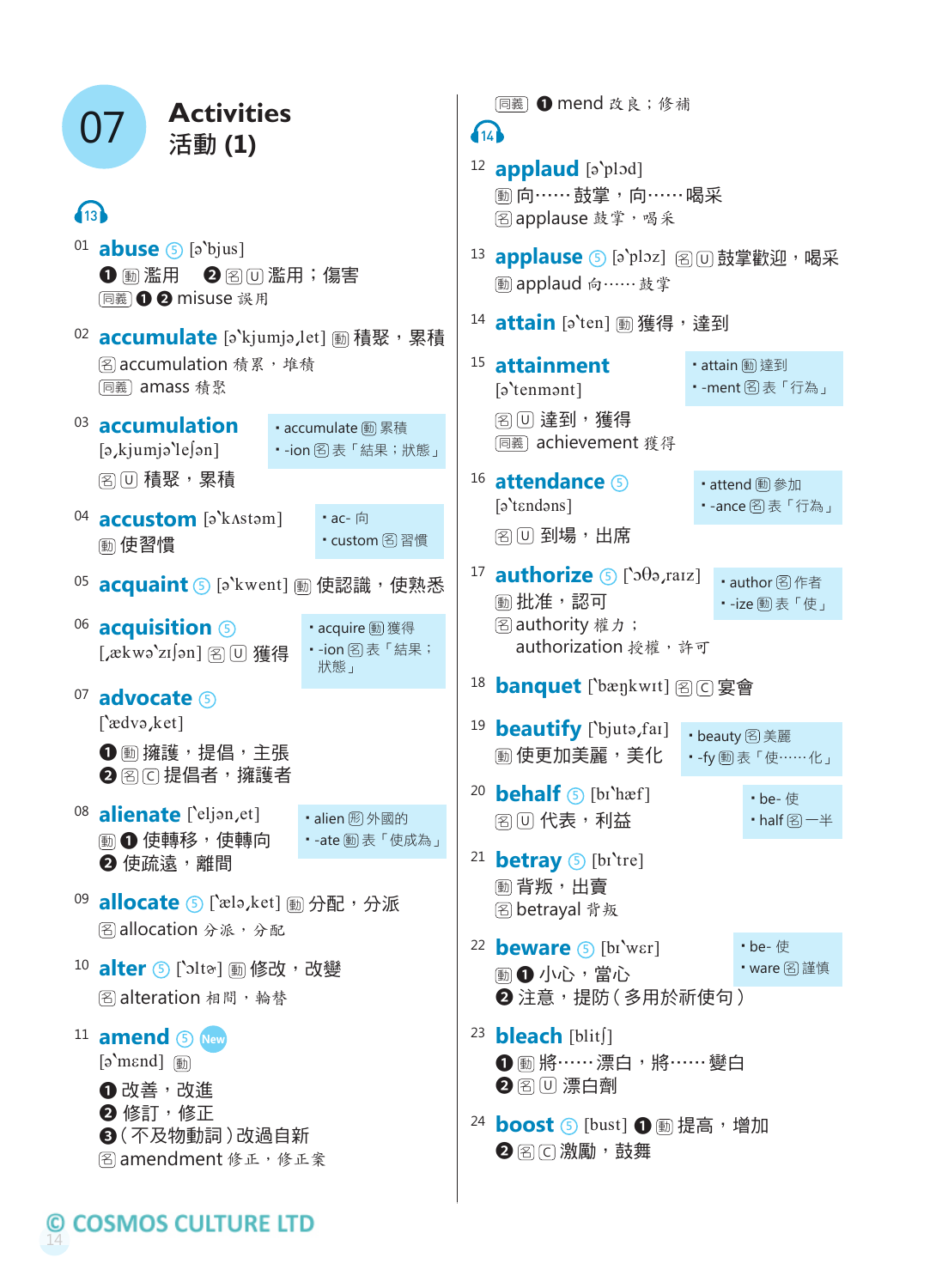### ❶ **Derivatives: Fill in the blanks with the correct form of the word given.**

- 1. Max has spent the last year *manual advocate* change in the criminal justice system.
- **2.** The landscape crew (beautify) the grounds by planting dozens of trees and flowering bushes.
- **3.** (attend) at the ballpark dropped off once the team started losing most of its games.
- **4.** Don't you agree that the park department's *managerana managerality* of the property is good news for the neighborhood?
- **5.** The (accumulate) of dust on every surface of the house was the first clue that the housekeeper had quit.

### ❷ **Matching: Match the words with their definitions.**

- **1.** alter **a.** to distribute
- **2.** allocate **b.** to amass
- **3.** accumulate **c.** to improve or increase
- **4.** boost **d.** to misuse
- **5.** abuse **e.** to change

### ❸ **Correct the sentences: Replace the underlined words with the proper forms.**

- **1.** The applaud was deafening when the principal announced that the school would not be closing after all.
- **2.** Bewares of that dog; it may be small, but it is mean.
- **3.** Ross's behavior alienate his classmates.
- **4.** "If you betraying me," said the king, "I will kill you!"
- **5.** I am not authorizes to sign your time card; you should take it to your manager.

### ❹ **Vocabulary: Complete the sentences with words learned in the unit. Make changes to the words as needed.**

- **1.** Cynthia's hair used to be brown; after she **she we can compute** it blonde, she got a lot more attention from the boys.
- **2.** If you don't *may represent to the altitude before climbing the mountain, you may* have trouble breathing on the hike.
- **3.** The lawyer made the plea on *maching manimum* of the victim's family.
- 4. Unfortunately, Tyrone never *machood machina in set aream* of traveling around the world, but he did visit four of the continents before he died.
- **5.** If you don´t like the terms of the contract, we can it right now before we sign it.

### $\boldsymbol{\sigma}$ 活動 (1)